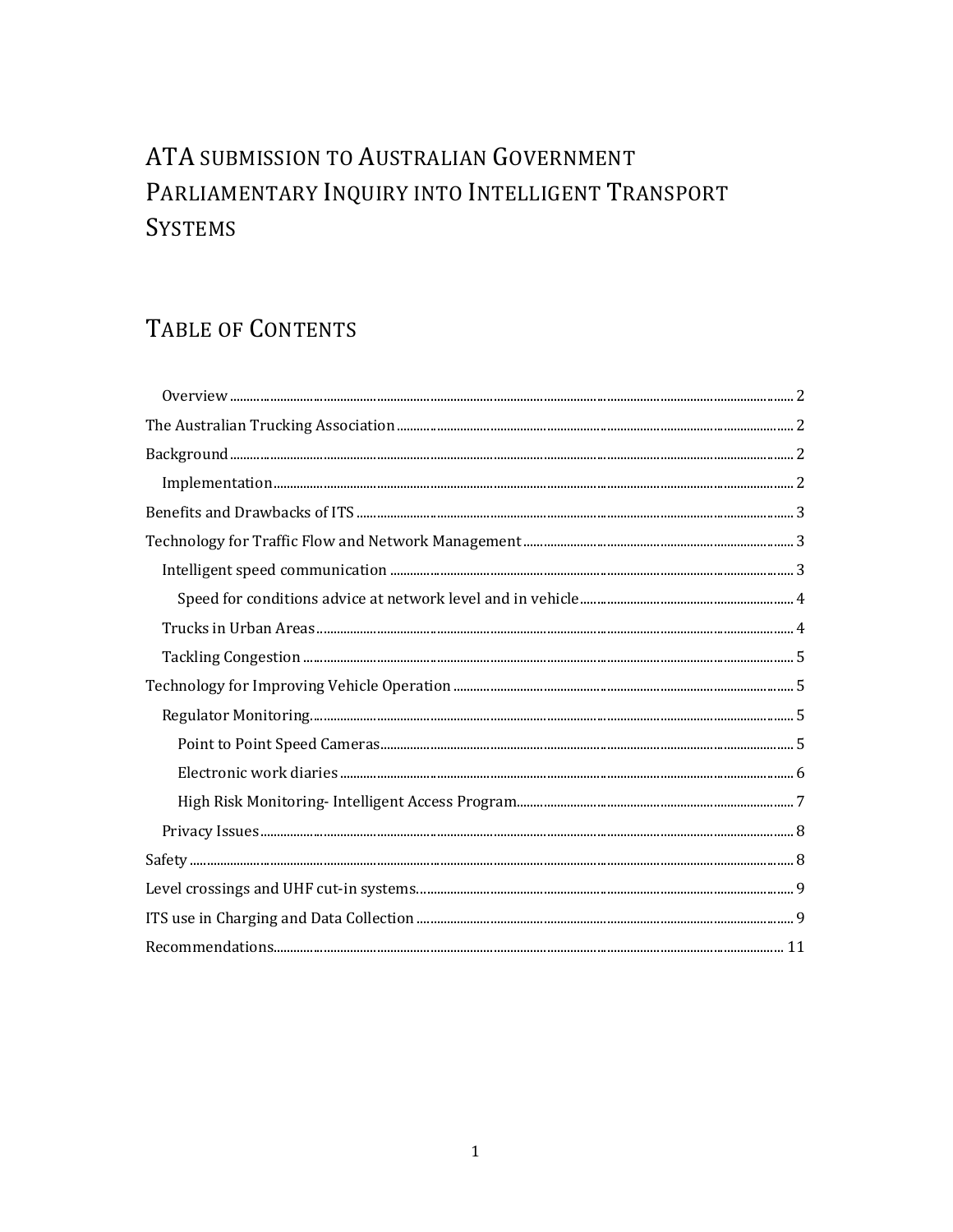### **OVERVIEW**

Intelligent Transport Systems (ITS) should be used to boost safety and productivity across the nation. It can improve the way the Australian freight task is moved, with productivity enhancing technology in heavy vehicles and modernizing the way heavy vehicles interact with the roads, light vehicles and other freight transport modes. Specific uses referred to in this submission are in:

- Traffic flow and network management
- Regulator enforcement
- Operator and vehicle features
- Road and asset management

### THE AUSTRALIAN TRUCKING ASSOCIATION

The Australian Trucking Association (ATA) was originally established in 1989 as the Road Transport Forum and is the peak national body uniting and representing the interests of the Australian trucking industry.

Membership of the ATA's General Council comprises the peak state and sector based trucking associations, the Transport Workers' Union, some of the nation's largest transport enterprises and elected representatives of small fleet owners and owner drivers.

### **BACKGROUND**

#### IMPLEMENTATION

Technology fixed to infrastructure can be applied on national or local basis, covering a portion or all road users.

While ITS can provide significant benefits to all users in certain situations, the perspective of individual users needs to be considered. Road freight businesses operate in a highly competitive environment and are already forced to be highly efficient.

From the perspective of these users, any benefits of ITS need to be deliverable, in a costeffective way. With the introduction of new technology there can be unintended consequences that need to be considered. If overlooked, the introduction or mandating of technology can have detrimental effects on operators business' and general productivity. Costs borne by industry or users needs to be included in feasibility studies. New technology needs to be cost effective for regulators and users.

New technology for vehicles is best utilised by encouraging business demand. By promoting market based solutions, it ensures technology will: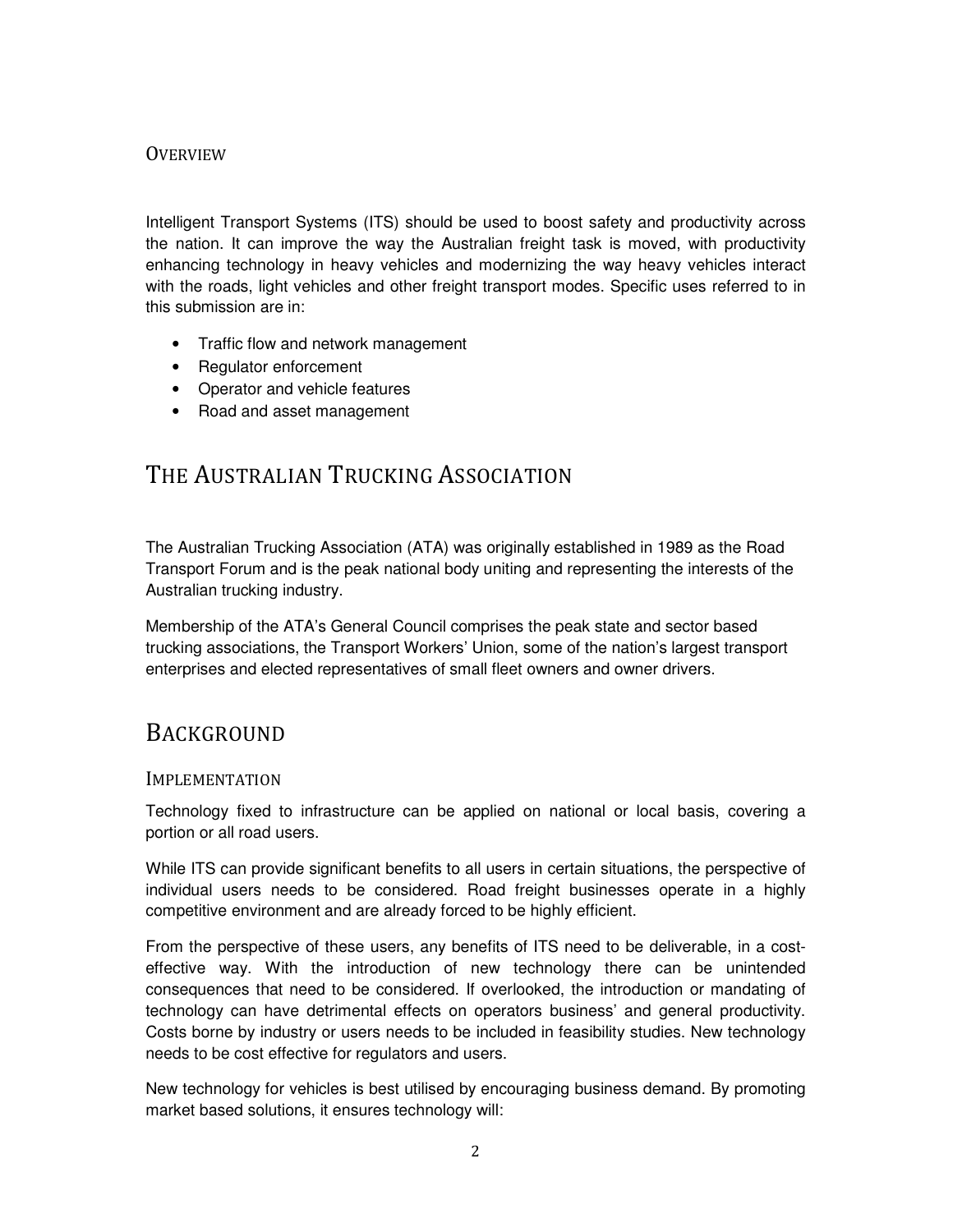- Be fit for purpose, and utilised where demand is sufficient,
- Allow innovation to thrive
- Be such that the cost of technology will be borne by those with a desire to pay, not enforced through regulation.

Experience shows that where technology is manifest in regulation, it is in danger of:

- Burdening users and operators financially
- Working ineffectively, thereby not achieving objectivities and stifling production
- Limiting technological progress.

The result of using technology needs to be a better transport system for users at introduction and in the long term. This submission focuses on the attributes of technology that the heavy vehicle industry can be exposed to and what options are available for the future to better move Australia's freight task.

### BENEFITS AND DRAWBACKS OF ITS

ITS should be about making the interaction between the transport system and users operate better. This connectivity can happen with technology installation in the road network and traffic management systems, through individual users uptake of the technology or an interaction of the two.

Technological advancement is happening in a number of areas concerning heavy vehicles. From vehicle improvements, to road and network management and enforcement and charging systems. ITS can aid traffic flow and reduce travel times, allowing efficient business to take place for the benefit of the Australian economy as a whole.

From a communication perspective, technology can improve the traffic situation by providing better information about road conditions, road user demand and communicating changes effectively. This helps users to make informed decisions and use transport systems more intelligently

The drawbacks of ITS need to be carefully understood and accounted for. This can happen at an individual or organisational level. Issues addressed in this submission include privacy, dealing with false offences and high technology costs.

### TECHNOLOGY FOR TRAFFIC FLOW AND NETWORK MANAGEMENT

### Intelligent speed communication

In locations where there is a change in the posted speed, either permanently, at different times of the day, or extraordinarily (eg road works) external signal that communicates with in-vehicle GPS systems can aid speed compliance significantly.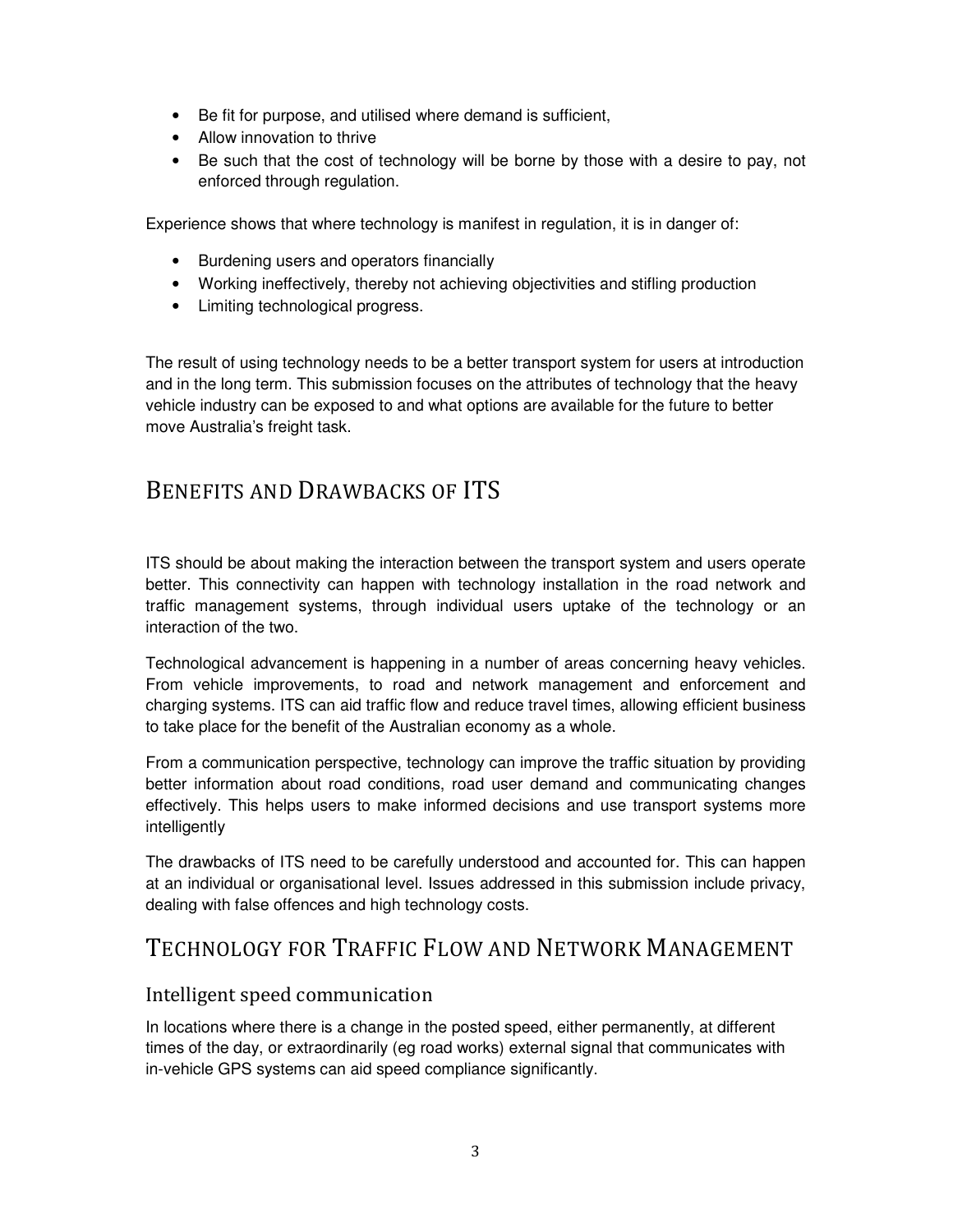For some road users, this is an affordable and beneficial investment. To ensure this tool is useful, real time speed zone information needs to be freely available from road agencies to GPS service providers. This should be an obligation of road agencies in providing the road service and aiding users to comply. It would be useful if real time information could also be available on a website or through subscription email/sms alert system.

To help avoid accidental speeding, location specific speed advice can be communicated to in vehicle GPS mapping devices. Law abiding motorists might miss a change in the posted speed, and this improves the communication of the change. In Australia, WA has led a 'real time information to driver' trial using commercial (low cost) GPS devices.

This has potential to be a significant network management initiative that will have safety benefits. The value proposition of portable and in-vehicle GPS devices would improve greatly if the average person could reliably avoid the risk of an accidental speeding fine. One low range speeding fine almost pays for a portable GPS unit in the current market.

#### SPEED FOR CONDITIONS ADVICE AT NETWORK LEVEL AND IN VEHICLE

In vehicle communication of this type can also be used to update road users on changed conditions due to accidents or weather. This has significant safety benefits, by improving compliance and awareness, and allowing users to choose different routes. Route information and alternative travel decisions are aided by the coordination of network management information and operators technology systems. This is especially important for heavy vehicles that do not operate under general access and suitable alternative routes need to be available.

For example, fog events in coastal freeways could result in both the network's electronic variable speed zone signs and the GPS data streams being adjusted to a new lower temporary speed limit in the fog bound areas. Providing mitigation speeds in those routes feeding into the high risk areas is also an option. This is especially important in situations where the entry lane may not provide time to achieve required merging speed. Advice or speed reduction on the primary road could promote safer merging.

Further capabilities of smart infrastructure could provide information and warnings to particular vehicles in some situations. For example, a high vehicle entering a ramp could trigger an on-demand warning sign to slow down, helping the driver to avoid a roll over. Feedback could also be instantly provided to users travelling at excessive speeds, similar to speed check and advisor signs that operate at road works.

#### TRUCKS IN URBAN AREAS

**.** 

Accommodating the freight task and successfully integrating all road users is a role for ITS. Smart infrastructure could help allocate road space to those that most value it.

Recent trends in rigid truck crashes are a concern. In rigid trucks, fatality rates have increased by 3.5 per cent<sup>1</sup>, where there have been decreases in articulated vehicles fatal crashes that undertake significantly more travel.

<sup>1</sup> BITRE Fatal Heavy Vehicle Crash Bulletin April-June 2009.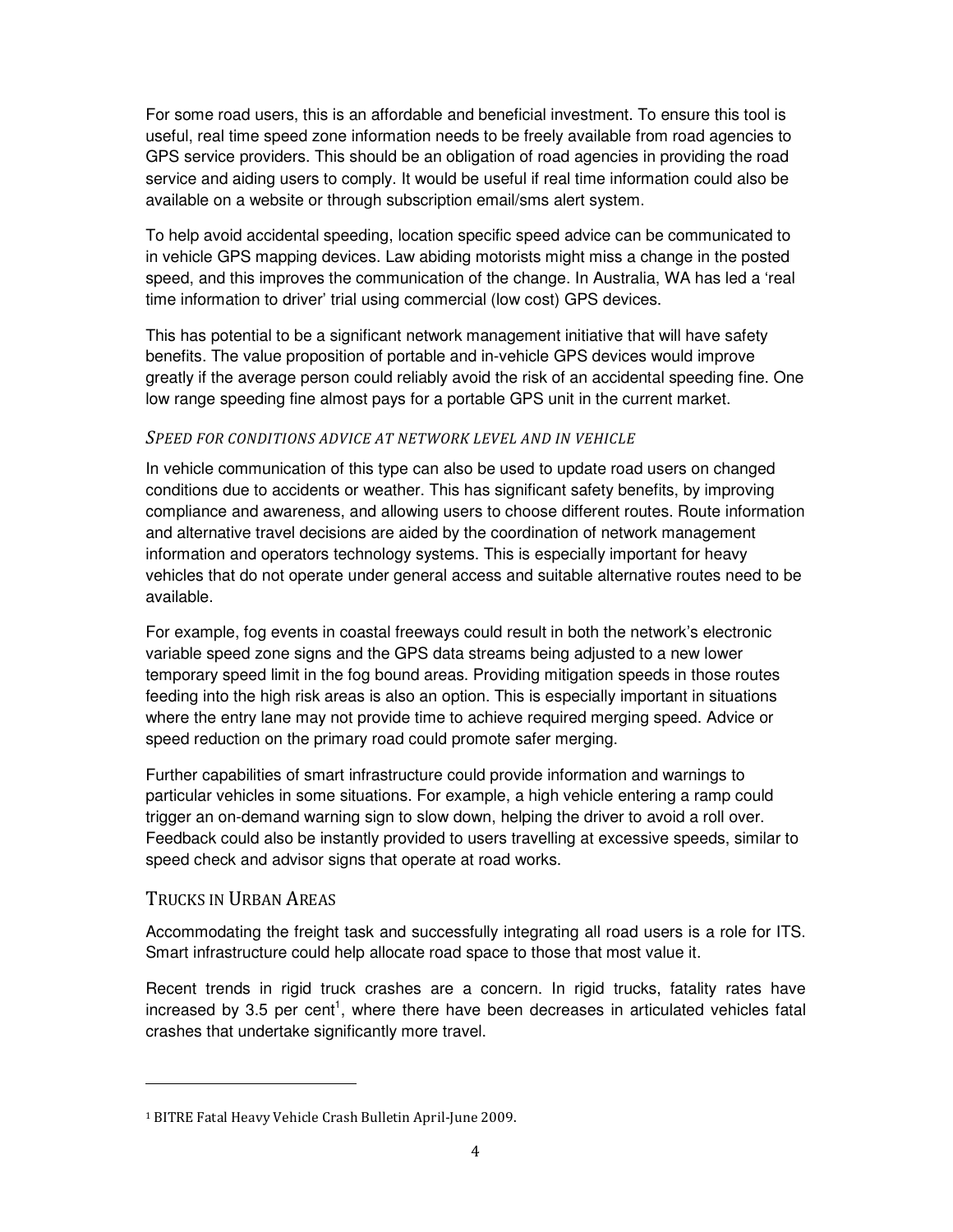Heavy rigid trucks are largely used in urban areas, and many of the accidents involve multiple vehicles. This means there is scope for smart infrastructure intervention, especially in reducing the exposure of trucks and other vehicles and prioritising the delivery of the freight task.

For example, the technology and concepts used to provide 'tidal lanes' and 'bus priority lanes' would appear to be portable to enable the establishment of freight priority lanes within urban situations where congestion is damaging the freight task or timely port (or inter modal facility) access is desirable for economic purposes.

#### TACKLING CONGESTION

Any congestion mitigating policies need to be designed for the characteristics of the congestion problem at hand. Congestion is a localized problem, usually a feature of large Australian cities and any measures should be delivered on a case by case analysis. Any congestion targeting schemes need to be cost effective to provide a net benefit to the community.

Congestion targeting measures need to cover all road users. It is worth remembering that trucks contribute little to congestion, as peak times see large numbers of passenger and light commercial vehicles. Trucks are high value road users, with few alternative options in terms of time or mode choice. Any cost impositions are likely to be passed on to the consumer with little change in behavior.

The urban freight task is demand driven and is conducted to satisfy a community's basic and consumer needs, it is not avoidable.

Variable speeds can be used to ease congestion by reducing the speed of the feeder roads and varying speed levels to suit traffic concentration.

### TECHNOLOGY FOR IMPROVING VEHICLE OPERATION

#### REGULATOR MONITORING

#### POINT TO POINT SPEED CAMERAS

In NSW and SA the truck drivers are subjected to automated oversight by Safe-T-Cam monitoring devices. These devices have operated for many years and aim to kerb speed and fatigue in the heavy vehicle industry.

They are expensive and their usefulness is impaired by procedural and technological problems. There is a long term problem of false offences being notified. Also, it is unfair to only monitor heavy vehicles, not all vehicles, in this way. The same policy applies to point to point speed cameras. If there is a safety justification for their use it would apply to all vehicles, it is illogical to monitor only part of a traffic stream.

The permitted assessment criteria travel is often unrealistic for some trucks. For example, some operators use two drivers per truck. These operators could face a stream of 'please explain' letters. This produced a significant administrative burden. These automatically generated letters each required the operator to find and copy individual driver work diary,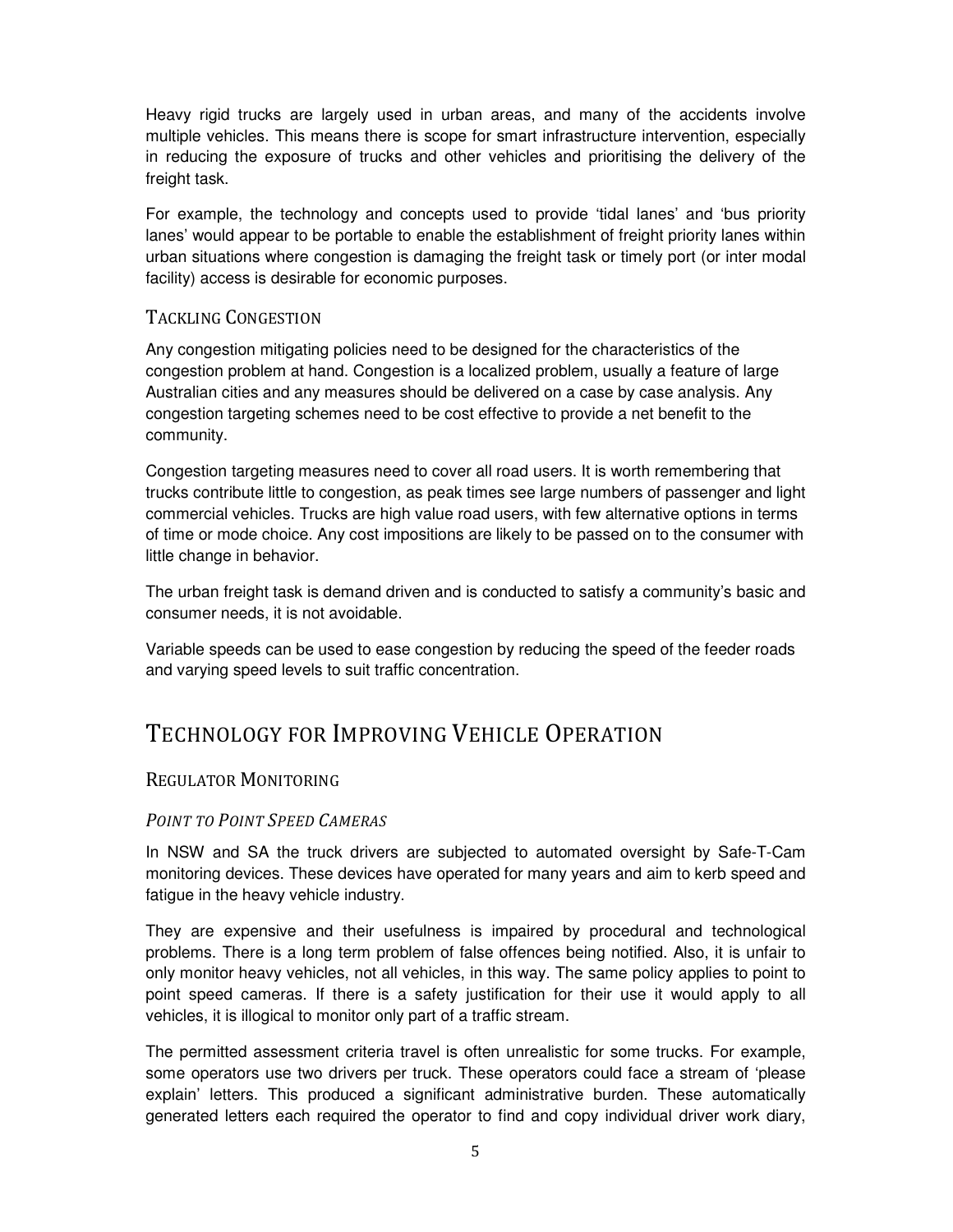duplicate pages and collate these to the other driver's duplicated work diary pages to demonstrate that there was no breach of the driving hour limits. Many medium and large companies have one fully time employee responding to these letters.

This failure to build technology that reflects 'allowed activities' has generated huge costs of complaint operators and is an example of well intended safety focused smart infrastructure gone wrong.

It must be ensured that any ITS infrastructure measures introduced are user friendly and do not make travel unnecessarily more difficult.

The use of technology will also be more viable if operating arrangements are uniform across Australia and this is one of the reasons the ATA supports the Government's promotion of a national operating environment for trucks.

Road transport driving hours and fatigue management laws were reviewed over a 7 year period and new model provisions agreed nationally in 2007. National uniform implementation of this reform has not been achieved from state governments and the model provisions have become fragmented.

Rather than ineffectively enforcing current regulations, the greatest gains for safety and productivity could be achieved by consolidation of current regulations.

#### ELECTRONIC WORK DIARIES

**.** 

Many medium and large companies have developed or purchased systems to allow them to voluntarily closely monitor individual vehicles and drivers to provide compliance guidance to the drivers. As well as managing driving hours and rest, it streamlines operations and promotes better business management.

Businesses make significant financial investment into their own customized systems, which allow them to manage their fleet and maintenance scheduling, as well as monitoring and assist driver performance.

These systems are being increasingly installed to promote employee well-being and safety<sup>2</sup>. It aids drivers and scheduling staff to manage driving hours and undertake their fatigue management duties better. These systems often include functionality for checking compliance, providing advisor guidance about work rest requirements and shift planning aides.

These systems are already used for other business purposes, and contain the same information requirements that are manually entered into a paper based work diary. Electronic work diaries (EWD) are of equal evidentiary standard as paper-based work diaries.

The duplication of records, between a paper based work diary and an operator's EWD is unnecessary and does not aid compliance.

<sup>&</sup>lt;sup>2</sup> Traffic Technology Today. Trimble research shows driver health and safety is a key factor in telematics investment. http://www.traffictechnologytoday.com/news.php?NewsID=20388#loaded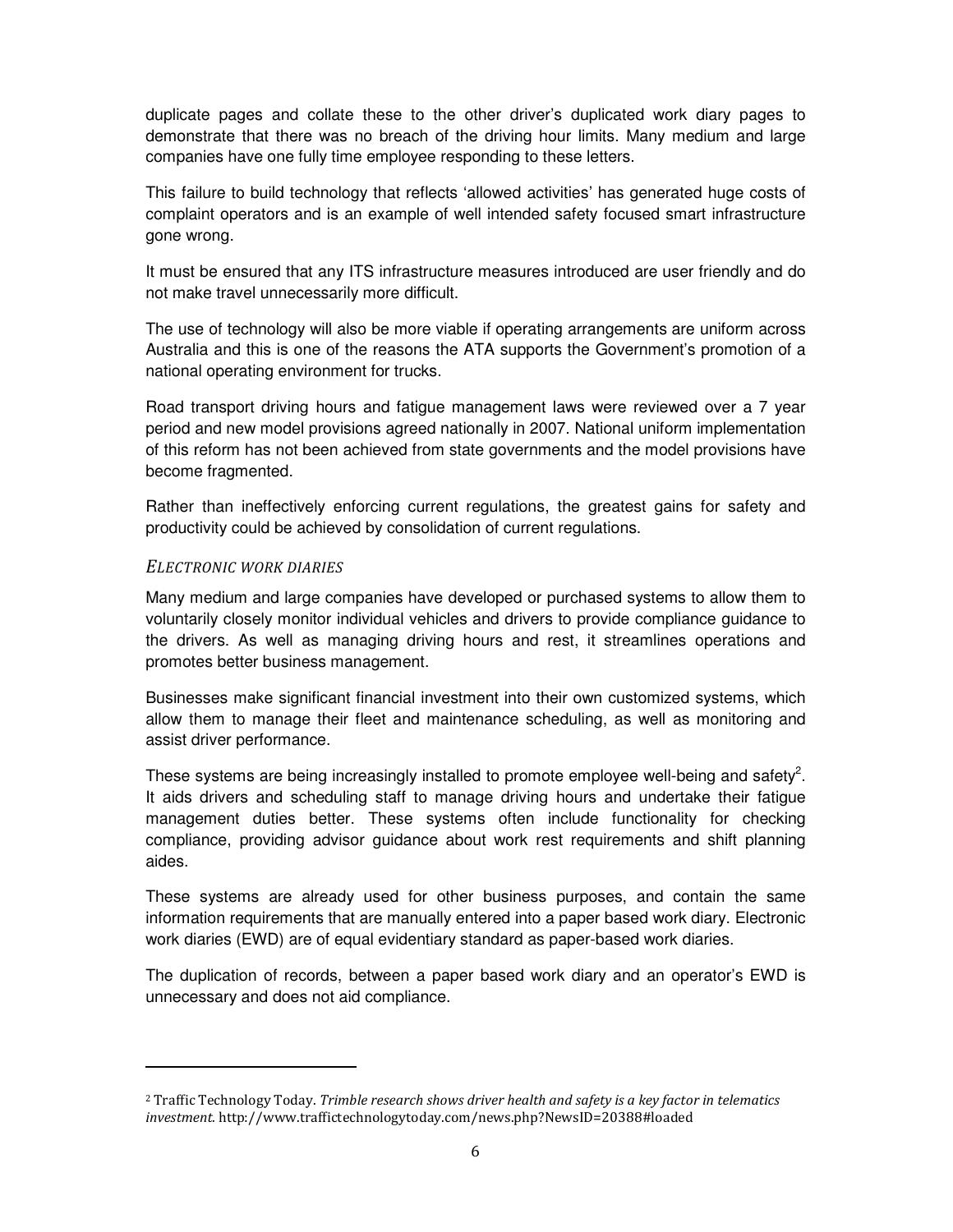The concept of EWDs being voluntarily used as a replacement for paper based work diary has existed in road transport model provisions for some years.

Special enforcement powers and evidence powers have be included into road transport law to make operator client and other chain of responsibility parties electronic data equal in evidence to a paper record.

However, despite this it has been impossible for operators to get any such system approved as road agencies cannot agree on the required administrative standards and approval processes for EWDs. This is further complicated because some regulators a seeking to have standards for EWD that impose a higher burden on drivers and operators than the standards already accepted in paper based work dairies and model legislation.

Road transport operators are in a difficult position, many currently use technology more advanced that the EWD described in model legislation, but it is not legally recognized. Recognizing systems that are of a certain standard and working with industry to create those standards will see technology being used effectively to improve businesses operational safety.

#### HIGH RISK MONITORING- INTELLIGENT ACCESS PROGRAM

Strict command, monitor and automatic reporting can be used to monitor vehicles subscribing to the Intelligent Access Program (IAP). This is a regulated in-vehicle telematics system, where breach reporting is communicated directly to the road agency from the monitoring service provider. It has associated financial and technological costs for operators and regulators.

IAP is suited to high risk situations, where an error and noncompliance will have very significant consequences. It is best utilised on a voluntary basis, where the investment makes commercial sense for an operator. IAP is not a compliance aid it is an enforcement tool.

This would include network access of ultra heavy mobile cranes and similar ultra-high impact vehicles. Movement of these vehicles has traditionally required high levels of road agency oversight, including police escort. In large urban areas such as Sydney and Melbourne these traditional methods were problematic and costly.

An alternative approach where direct command and control was replaced with descriptive command and electronic monitoring was developed.

From this use, the IAP has been expanded to be used for higher mass limits (HML) access arrangements in some states (NSW and QLD). There are no national applications for IAP. In states where IAP has been implemented for HML, the risk profile required to justify IAP monitoring does not exist. In these states the IAP with HML has not been embraced by the industry, as it is not an economically viable investment. In our view a net community loss has resulted as HML benefits are denied to the community. HML has a very low risk profile as other approved vehicle configurations impose greater road wear.

Instead of pursuing productivity gains and improving safety, this has discouraged operators from utilising HML and instead moving similar weight on less specialised vehicles.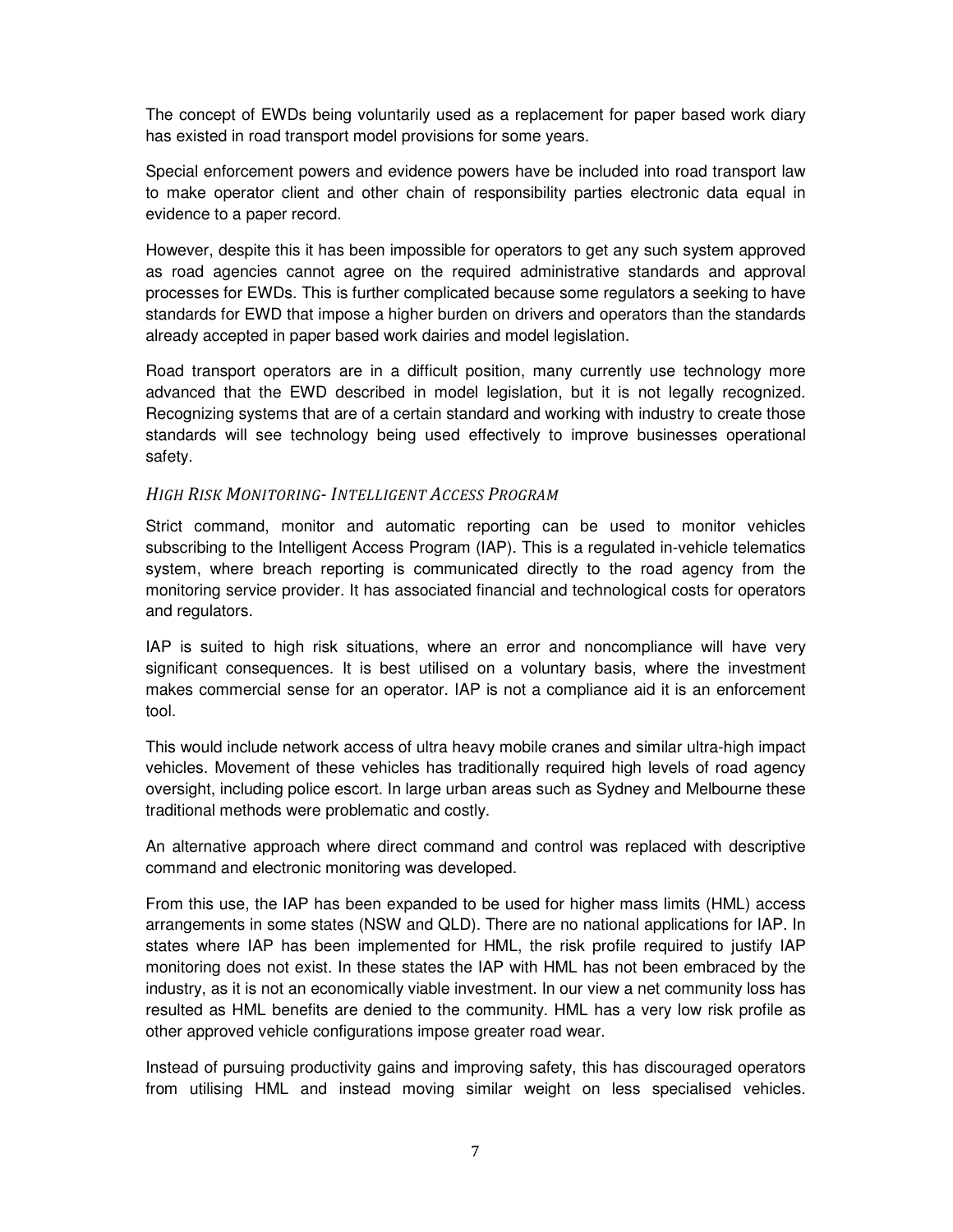Particularly, the use of truck and dog trailer combinations, which may be a less safe way to move freight than an equivalent capacity HML semi-trailer.

IAP is an unnecessary restriction on network users, and has been rejected due to significant costs, which are higher than initially estimated. Further, IAP devices have generally not been able to be integrated into existing operator systems. A system that has no interoperability and duplicates data entry obligations just adds complexity to a driver's daily activities.

Here, the technological enforcement requirement is not necessary, and the final burden on the industry has resulted in less safe outcomes.

This case also highlights the need for efficient investment of government funds. Despite \$16 million dollars investment in Transport Certification Australia (TCA) over the last 4 years<sup>3</sup> only 626 IAP devices are in operation nationally. A significant portion of these are in ultralarge cranes and concrete pumps in urban Sydney and Melbourne. Government waist on this comes at a cost to the industry.

Further development of IAP applications should include peak industry input including at decision making level, and should recognise operators systems where they are of sufficient standard.

### PRIVACY ISSUES

Privacy issues around some forms of ITS are significant. Merits are argued in streamlined enforcement from a regulators view point, but getting the balance right is important for public acceptance. For example, photographs taken by enforcement cameras may invade individual's privacy and provide information to third (not enforcement) parties.

One of the concerns raised by the uniquely Australian IAP, an automated non-conformance reporting system, is that it exposes the operator to undue monitoring relevant to the risks when the applications have low risk profiles. Operators subscribing to IAP will be under closer scrutiny in all areas than other like businesses.

### **SAFETY**

**.** 

Advances in vehicle technology have produced significant safety advances at a standard level in the general fleet and greater level in some high market vehicles. Technology like antilock braking systems (ABS), electronic braking systems (EBS), brake assist and vehicle roll stability are common features that help avoid and minimise accidents.

Operating technology such as lane departure and collision warnings, adaptive cruise control and maximum speed limiting all improve the intelligence of the vehicle to handle itself on the road. This technology is used to assist the driver, not replace the technical skill they possess. We believe the effective adoption of safety technology can be achieved without regulation using market forces.

<sup>3</sup> Transport Certification Australia Annual Reports.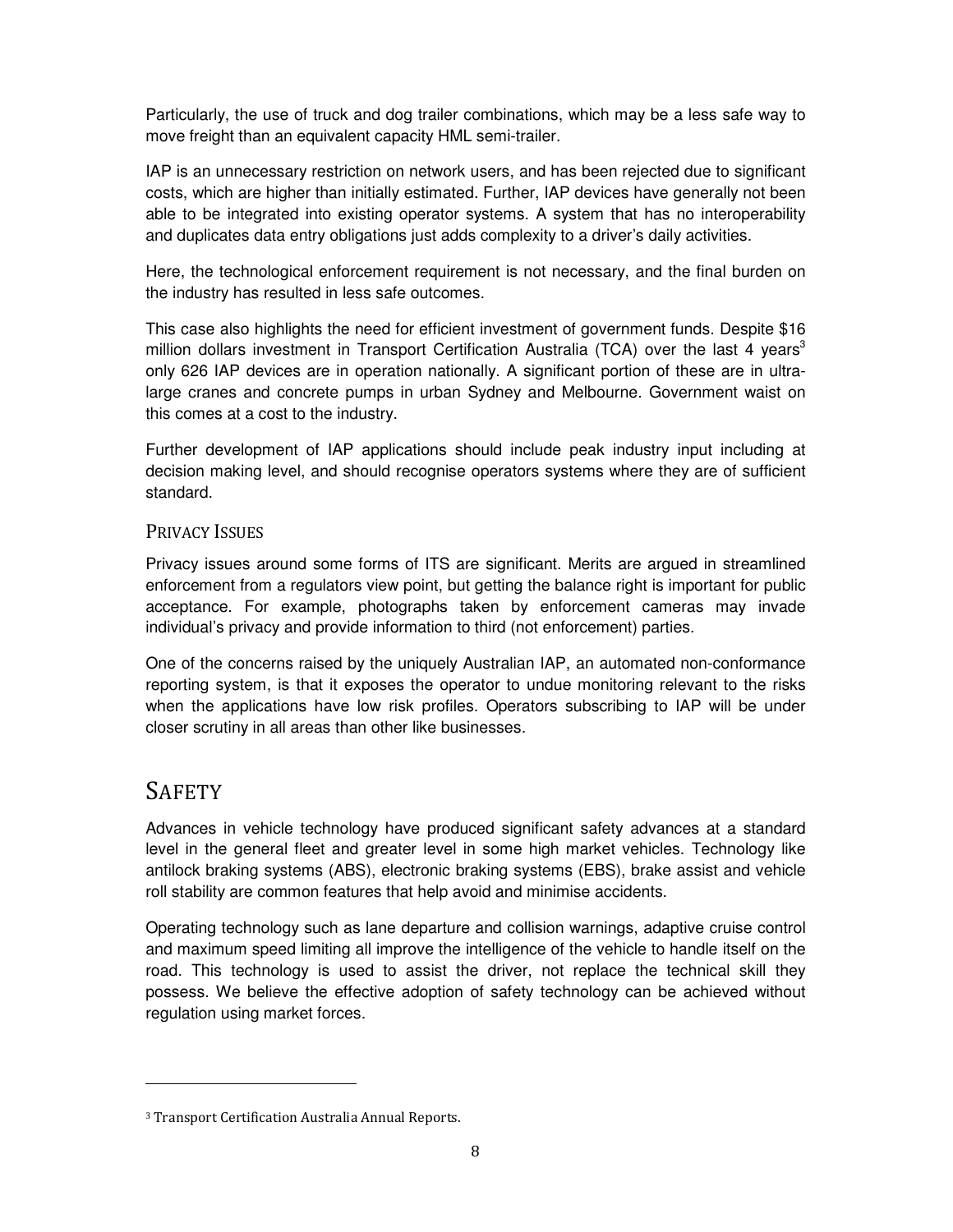### LEVEL CROSSINGS AND UHF CUT-IN SYSTEMS.

Smart infrastructure may provide opportunities to enhance level crossing safety. While grade separation is the ultimate road rail cross over, this is not always possible or economically viable. Even fitting crossing traffic controls with barriers is uneconomical for many crossings, especially on low traffic roads. Therefore a solution that enhances safety at relatively low costs is desirable.

In road tunnels across Australia FM radio interruption technology has been used to broadcast warnings about hazards and traffic conditions.

This works by cutting off the radio signal and re-broadcasting over it, which is appropriate in a tunnel but not necessarily on open road. Modifications of this technology exist that have the potential to communicate with all vehicles approaching a level crossing with an oncoming train, and more likely to prompt the desired behaviour in all road users.

To target the interaction of heavy vehicles and level crossings UHF cut-in systems can be utilised to work in a similar manner.

This technology is available and could easily be modified to work on the national rail and road system, providing a low cost effective solution to increasing driver awareness and improving compliance.

Cut-in systems are currently used in emergency vehicles like ambulances and fire trucks, and cut over the AM and FM bands to warning motorists of their approach. This style of device seems to be very close to the type needed on the train network, could be installed in Australia's trains and would be very easily modified to work on the UHF band.

The signal can be limited to vehicles in the direct vicinity and the message can be transmitted more in one direction than another.

After the Kerang rail tragedy in June 2007, the Victorian Government's Road Safety Committee undertook an Inquiry into Improving Safety at Level Crossings<sup>4</sup>. In their findings the committee reviewed the use of cut in systems across the world, and found that it could be feasible to install the cut in technology on high risk crossings.

However, the report noted the use of the technology should not be used as a replacement for highly specified, fail safe level crossing controls.

In the context of this report, it would seem to be more efficient to equip the locomotives with the system (approximately 1829 in Australia today) than on the passive level crossings themselves (more than 6000).

 $\overline{a}$ 

<sup>&</sup>lt;sup>4</sup> http://www.parliament.vic.gov.au/rsc/Crossings/lc\_default.html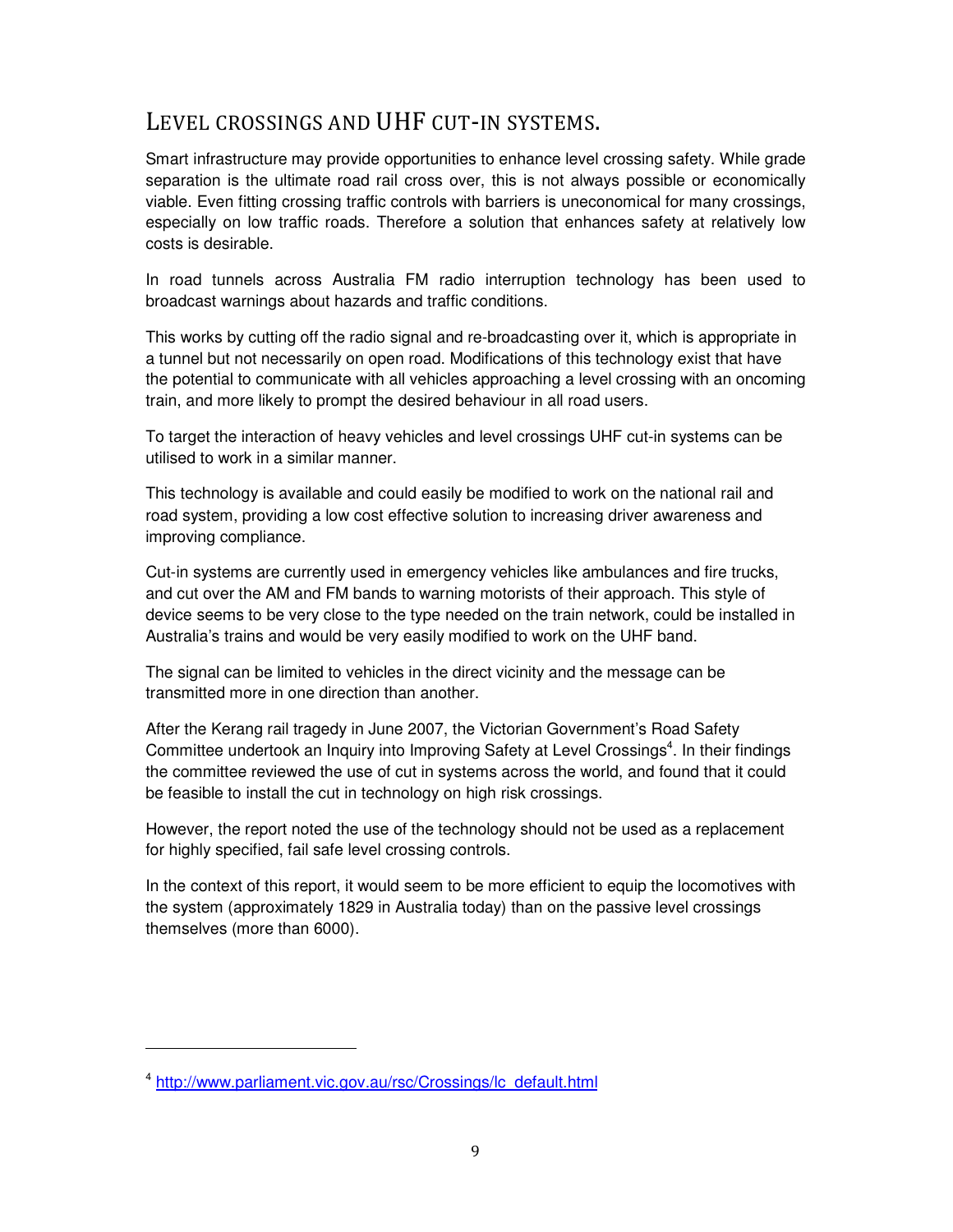## ITS USE IN CHARGING AND DATA COLLECTION

Technology is currently used around Australia to monitor traffic flows and collect charges at single points or along a stretch of road. These are effective and have achieved good public acceptance. Though, these charging schemes require little or no investment for users to participate.

The potential to use telematics to charge all vehicles or just heavy vehicles for their use of all or part of the road network is being explored in a few areas of government including the Henry Tax Review and the COAG Road Reform Project. At this stage there is no network wide telematics charging system in the world, and the current state of technology and market demand has not been proven it to be economically viable for national application.

Initial and ongoing costs imposed on businesses, which will be passed on to consumers and effect Australia's productivity need to be considered when looking at applications like this. The complete charging scheme needs to be simple, robust and economically viable, avoiding introducing technology for technologies sake.

Another attraction to direct monitoring of heavy vehicles is data collection. While it is understandable that better data could contribute to infrastructure planning and funding, whether this expense is worthwhile is still to be determined, and whether the financial burden should fall on operators, who will gain less from data availability needs to be questioned.